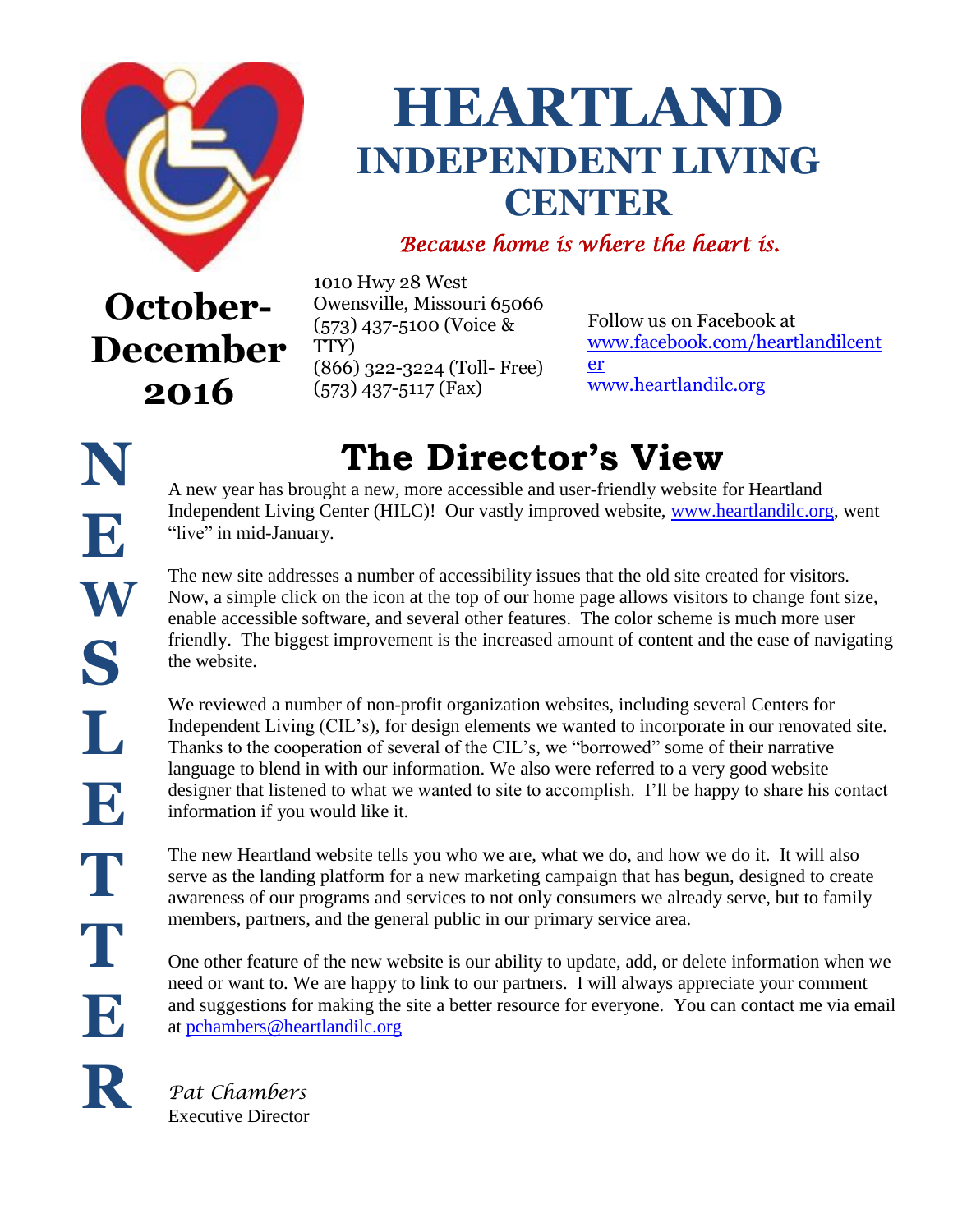## **Giving up the Car Keys; A life changing decision**

### (Taken from the Disability Association Resource newsletter)

One of the key signs of growing up is getting your first set of car keys. Those keys gave you a large dose of independence, remember? One of the keys that you can no longer be as independent is the decision seniors and individuals with disabilities must make, when to give up those keys.

Every year the National Aging and Disability Transportation Center (NADTC) joins with the American Occupational therapy Association (AOTA) to celebrate Older Driver Safety Awareness Week. This event promotes an understanding of the importance of mobility and transportation to older adults.

According to NADTC: "At some point it may become necessary for you or a loved one to give up the keys. As we age, certain changes can make driving, a complex skill, increasingly difficult. Giving up the keys can have a negative impact on older adults' lives, resulting in fewer trips to the doctor, the grocery store, social outings and increased isolation in their homes. Last year, NADTC staff worked with Eldercare Locator to develop a helpful guide called Before You Give up the Keys. If you or a loved one is concerned about the ability to continue to drive safely, see information in the link- [http://www.nadtc.org/news/blog/older-driver-safety-awareness-week/.](http://www.nadtc.org/news/blog/older-driver-safety-awareness-week/) That can help ease the transition from driving.

Rules for driving vary from state to state. To see Missouri's regulations regarding older drivers, visit: [https://www.dmv.com/mo/missouri/senior-drivers.](https://www.dmv.com/mo/missouri/senior-drivers)

### **Stay Safe in Cold Weather! The Warning Signs of Hypothermia** (From "Health and Aging")

Sometimes it is hard to tell if a person has hypothermia. Look for clues. Is the house very cold? Is the person not dressed for cold weather? Is the person speaking slower than normal and having trouble keeping his or her balance?

Watch for the signs of hypothermia in yourself too. You might become confused if your body temperature gets very low. Talk to your family and friends about warning signs so they can look out for you.

#### **Early signs of hypothermia:**

- Cold feet and hands
- Puffy or swollen face
- $\blacksquare$  Pale skin
- Shivering (in some cases the person with hypothermia does not shiver)
- Slower than normal speech or slurring words
- **Acting sleepy**
- Being angry or confused

#### **Later signs of hypothermia**

- Moving slowly, trouble walking, or being clumsy
- Stiff and jerky arm or leg movements
- Slow heartbeat
- Slow, shallow breathing
- Blacking out or losing consciousness

**Call 911 right away if you think someone has warning signs of hypothermia**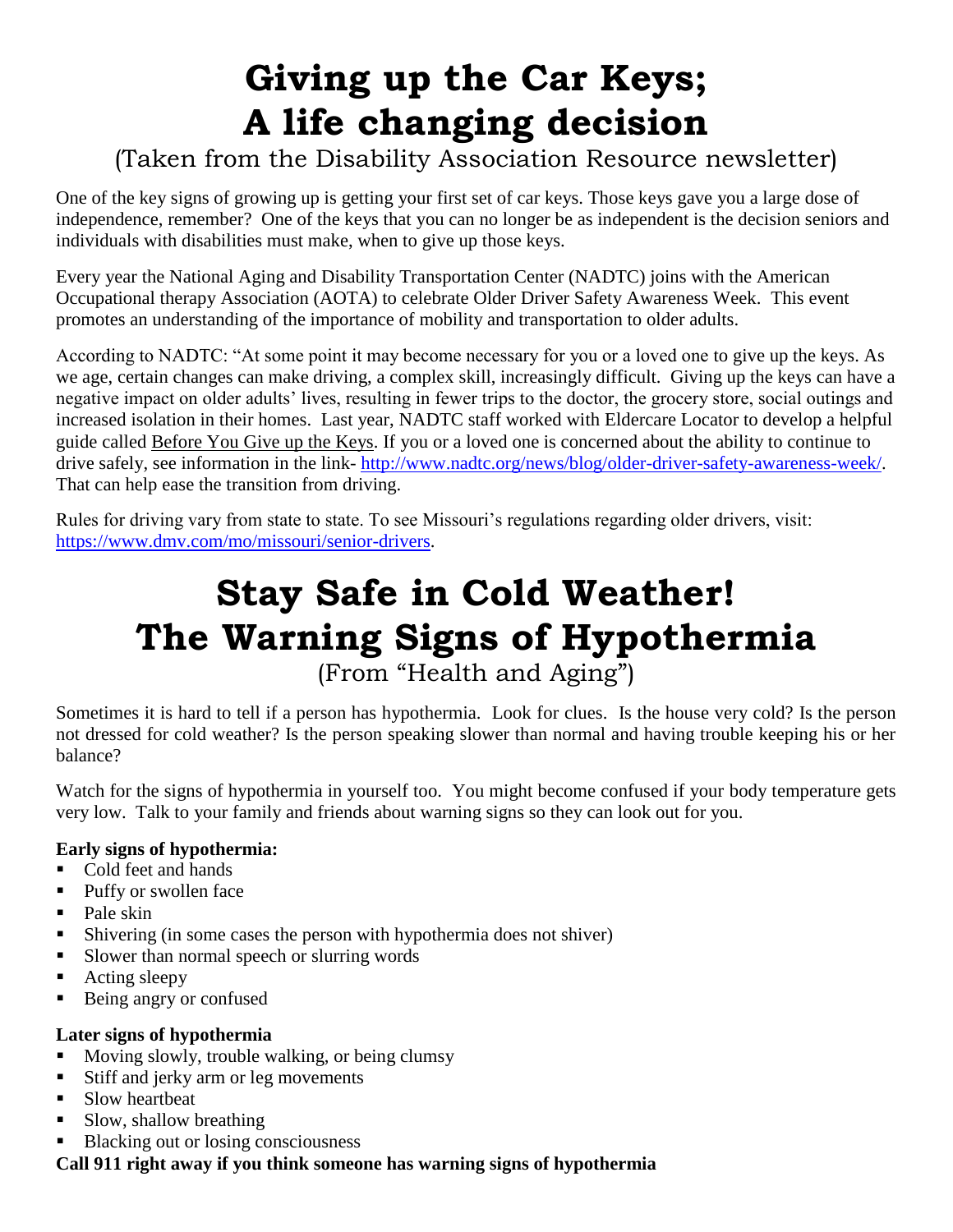## **Staff News & Notes**



Molly Steinbeck joined HILC late last fall to fill the newly created Finance Coordinator's position. Since then, we have added outreach responsibilities which allows us to benefit from her marketing back ground.

 Molly graduated from the University of Missouri with a degree in Business Administration in 2009. She worked in the banking industry before taking an Income Development position with the American Cancer Society.

 Last year Molly and her family moved from Jefferson City back to the Owensville area. She and her husband, Tyler, and their four children recently remodeled and moved into an old farmhouse on Tyler's family farm in Bland.

After staying home with her kids for a short time, Molly says she is excited to be back in the work force, working for another great non-profit.

Barbara Grannemann joined Heartland last October as a part time Administrative Assistant in our front office. Barb and her husband, Eddie, have been married for 50 years! They have two sons and five grandchildren.

Barb previously worked for 19 years in local doctors' offices. Three years ago she retired from a 24 year career at the RR Donnelly plant in Owensville, where she worked in the traffic office. Barb said she missed working with the public, and her position here at Heartland has allowed her return to that type of work.

In her spare time Barb enjoys reading, cooking, and card-making.



## Heartland will be closed on Monday, FEBRUARY 20<sup>TH</sup> IN OBSERVANCE OF President's Day